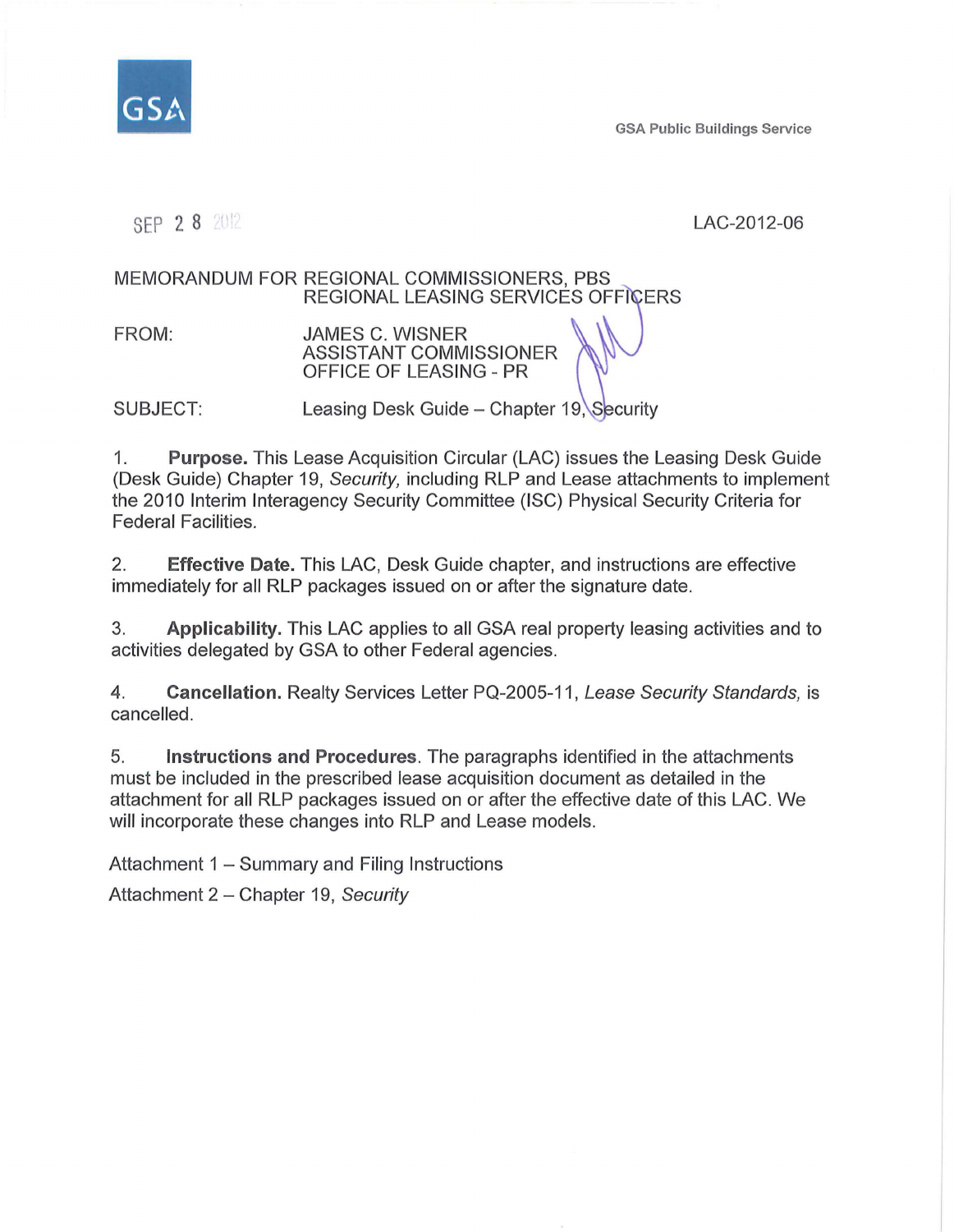## **LAC-2012-06 SUMMARY AND FILING INSTRUCTIONS**

This Lease Acquisition Circular issues the chapter listed below:

# **Desk Guide Chapter 19, Security**

In 2010, the Interagency Security Committee (ISC) issued Interim Physical Security Criteria for Federal Facilities. This LAC establishes a LOG chapter, including RLP and Lease paragraphs.

#### **LDG Filing Instructions**

| Part                 | <b>Remove Pages</b> | <b>Insert Pages</b> |
|----------------------|---------------------|---------------------|
| Table of Contents    | TOC-i – TOC-ii      | TOC-i – TOC-ii      |
| Chapter 19, Security | None                | $19 - i - 19 - 88$  |